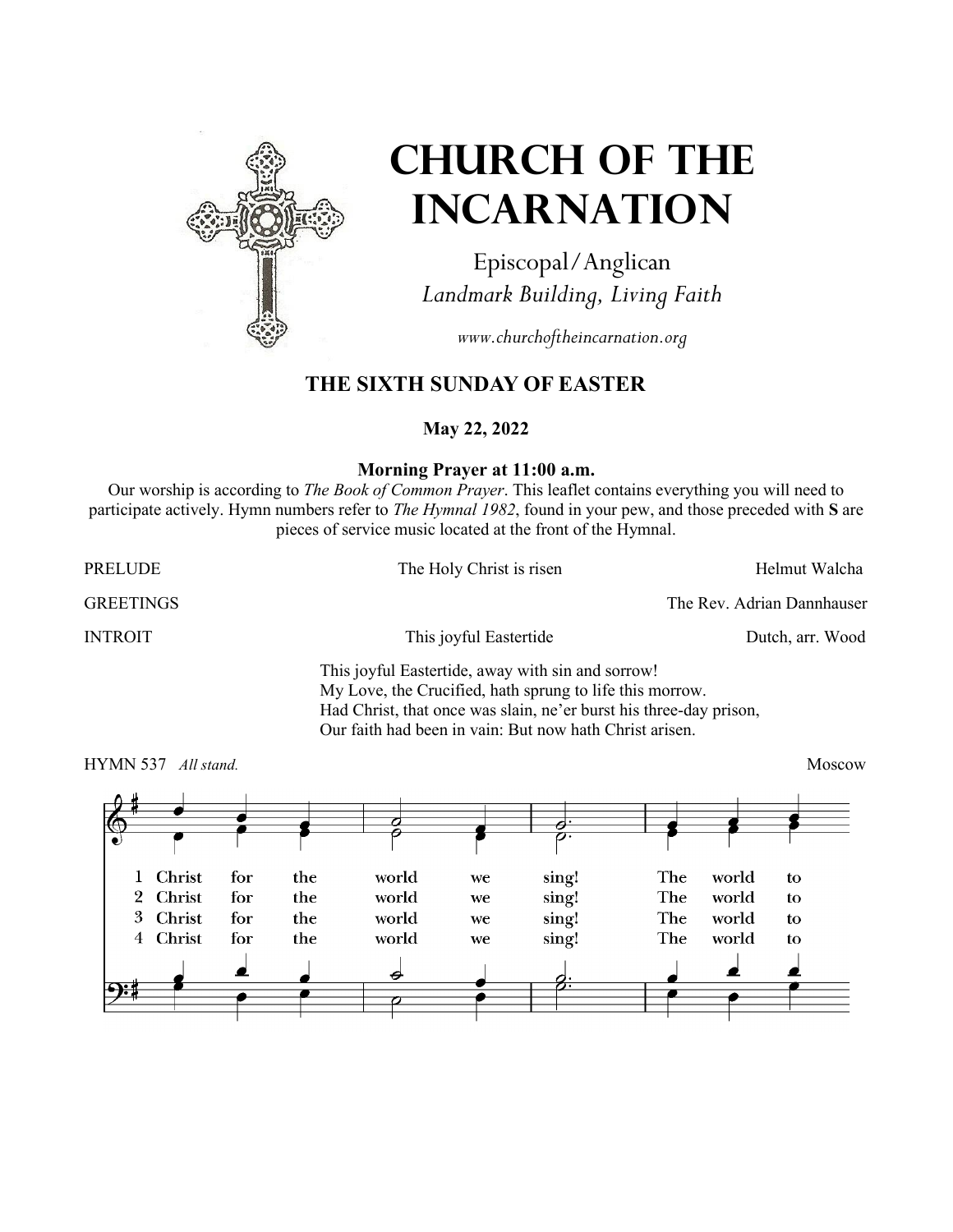

#### OPENING SENTENCES

*Officiant* Grace be unto you, and peace, from God our Father, and from the Lord Jesus Christ.

This is the day which the Lord hath made; we will rejoice and be glad in it.

#### CONFESSION OF SIN

*Officiant* Let us humbly confess our sins unto Almighty God.

*All kneel or sit. Silence may be kept.*

*All* **Almighty and most merciful Father, we have erred and strayed from thy ways like lost sheep, we have followed too much the devices and desires of our own hearts, we have offended against thy holy laws, we have left undone those things which we ought to have done, and we**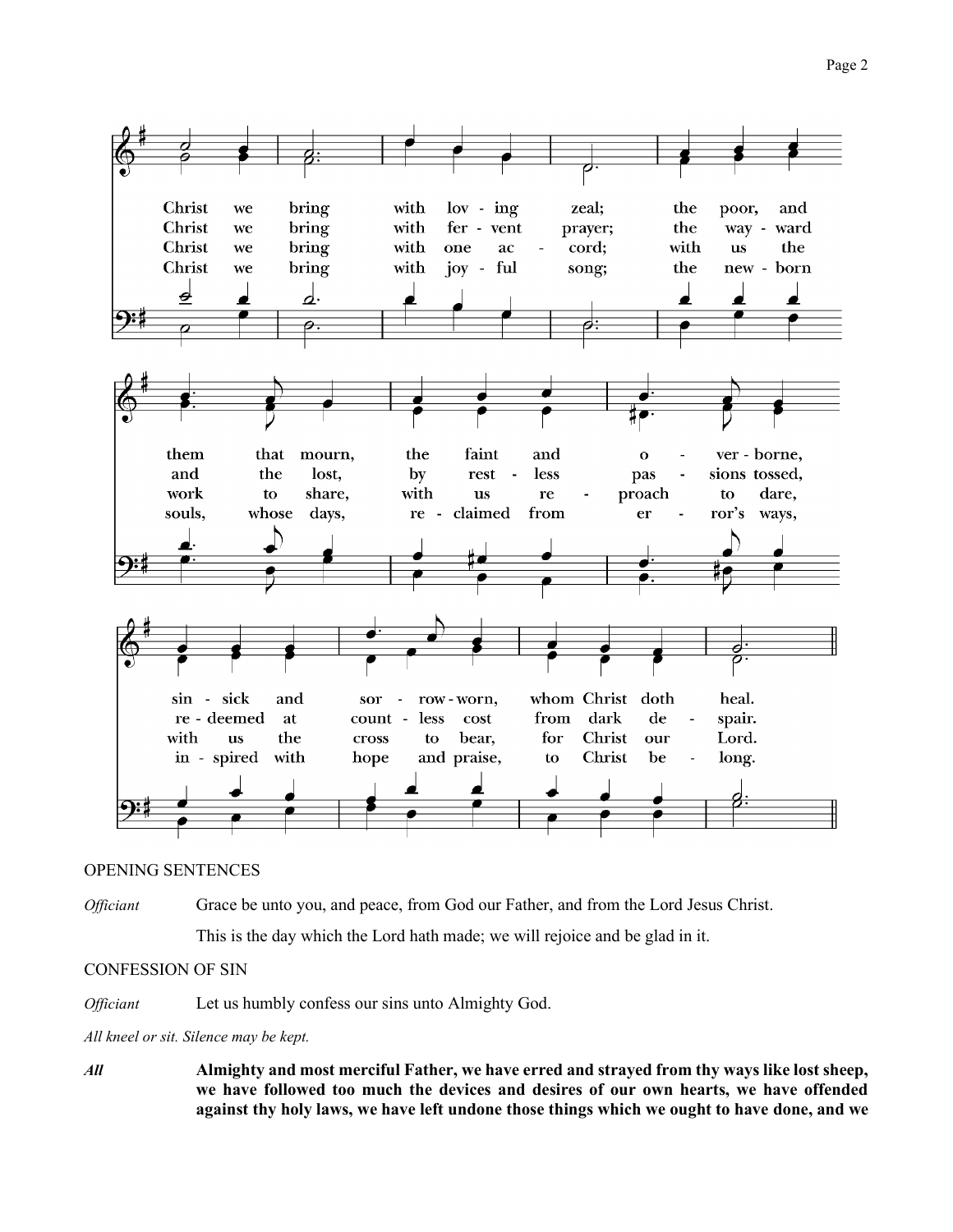**have done those things which we ought not to have done. But thou, O Lord, have mercy upon us, spare thou those who confess their faults, restore thou those who are penitent, according to thy promises declared in Christ Jesus our Lord; and grant, O most merciful Father, for his sake, that we may hereafter live a godly, righteous and sober life, to the glory of thy holy Name. Amen.**

*Officiant* The Almighty and merciful Lord grant you absolution and remission of all your sins, true repentance, amendment of life, and the grace and consolation of his Holy Spirit. **Amen.**

#### THE INVITATORY AND PSALTER *All stand.*

*Officiant* **O** Lord, open thou our lips. *People* **And our mouth shall show forth thy praise.** *All* **Glory to the Father, and to the Son, and to the Holy Spirit: as it was in the beginning, is now, and will be for ever. Amen. Alleluia.**

#### PASCHA NOSTRUM S 16

Alleluia. Alleluia. Alleluia.

Christ our Passover is sacrificed for us; therefore let us keep the feast, Not with old leaven, neither with the leaven of malice and wickedness, but with the unleavened bread of sincerity and truth.

Christ being raised from the dead dieth no more; death hath no more dominion over him.

For in that he died, he died unto sin once; but in that he liveth, he liveth unto God.

Likewise reckon ye also yourselves to be dead indeed unto sin, but alive unto God through Jesus Christ our Lord.

Christ is risen from the dead,

and become the first fruits of them that slept.

For since by man came death,

by man came also the resurrection of the dead.

For as in Adam all die,

even so in Christ shall all be made alive.

Glory to the Father, and to the Son, and to the Holy Spirit: as it was in the beginning, is now, and will be for ever. Amen.

Alleluia. Alleluia. Alleluia.

```
PSALM 67 read responsively
```
1 May God be merciful to us and bless us, show us the light of his countenance and come to us.

#### **2 Let your ways be known upon earth, your saving health among all nations.**

# 3 Let the peoples praise you, O God;

let all the peoples praise you.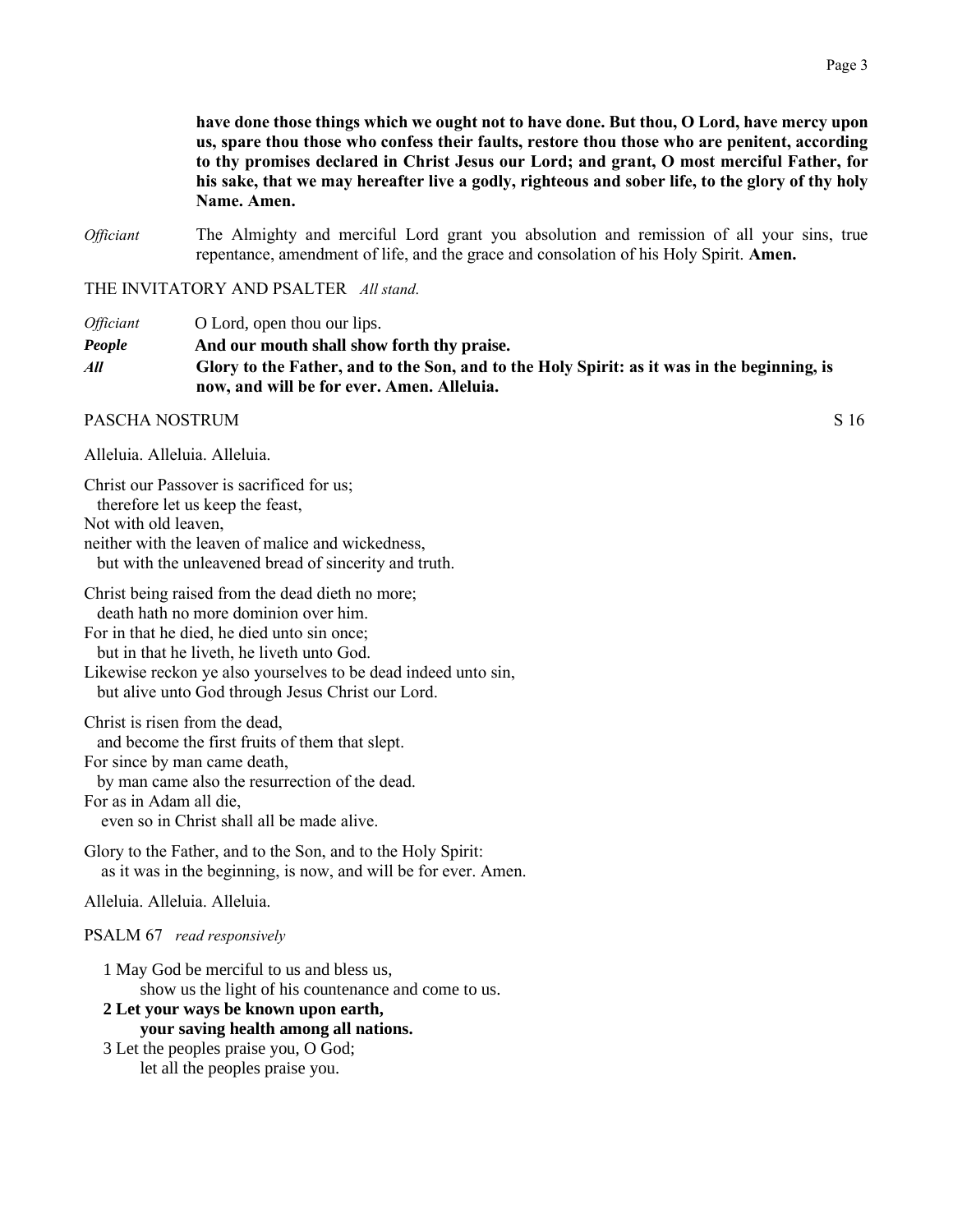FIRST LESSON *All sit.* Acts 16:9-15

**4 Let the nations be glad and sing for joy, for you judge the peoples with equity and guide all the nations upon earth.**

**may God, our own God, give us his blessing.**

and may all the ends of the earth stand in awe of him.

*All* **Glory to the Father, and to the Son, and to the Holy Spirit:** 

**as it was in the beginning, is now, and will be for ever. Amen.**

5 Let the peoples praise you, O God; let all the peoples praise you. **6 The earth has brought forth her increase;** 

7 May God give us his blessing,

*When the congregation sits, children ages 3 to 10 are invited to gather at the entrance of the church to meet their teachers for Sunday School in the Parish House. Parents of children attending for the first time are asked to accompany them. The children will return before the end of worship.*

During the night Paul had a vision: there stood a man of Macedonia pleading with him and saying, "Come over to Macedonia and help us." When he had seen the vision, we immediately tried to cross over to Macedonia, being convinced that God had called us to proclaim the good news to them.

We set sail from Troas and took a straight course to Samothrace, the following day to Neapolis, and from there to Philippi, which is a leading city of the district of Macedonia and a Roman colony. We remained in this city for some days. On the sabbath day we went outside the gate by the river, where we supposed there was a place of prayer; and we sat down and spoke to the women who had gathered there. A certain woman named Lydia, a worshiper of God, was listening to us; she was from the city of Thyatira and a dealer in purple cloth. The Lord opened her heart to listen eagerly to what was said by Paul. When she and her household were baptized, she urged us, saying, "If you have judged me to be faithful to the Lord, come and stay at my home." And she prevailed upon us.

| Reader | The Word of the Lord. |
|--------|-----------------------|
| People | Thanks be to God.     |

A SONG TO THE LAMB (sung by the choir) Calvin Hampton Calvin Hampton

Splendor and honor and kingly power are yours by right, O Lord our God, For you created everything that is, and by your will they were created and have their being; And yours by right, O Lamb that was slain, for with your blood you have redeemed for God, From every family, language, people, and nation, a kingdom of priests to serve our God.

And so, to him who sits upon the throne, and to Christ the Lamb, Be worship and praise, dominion and splendor, for ever and for evermore.

SECOND LESSON John 14:23-29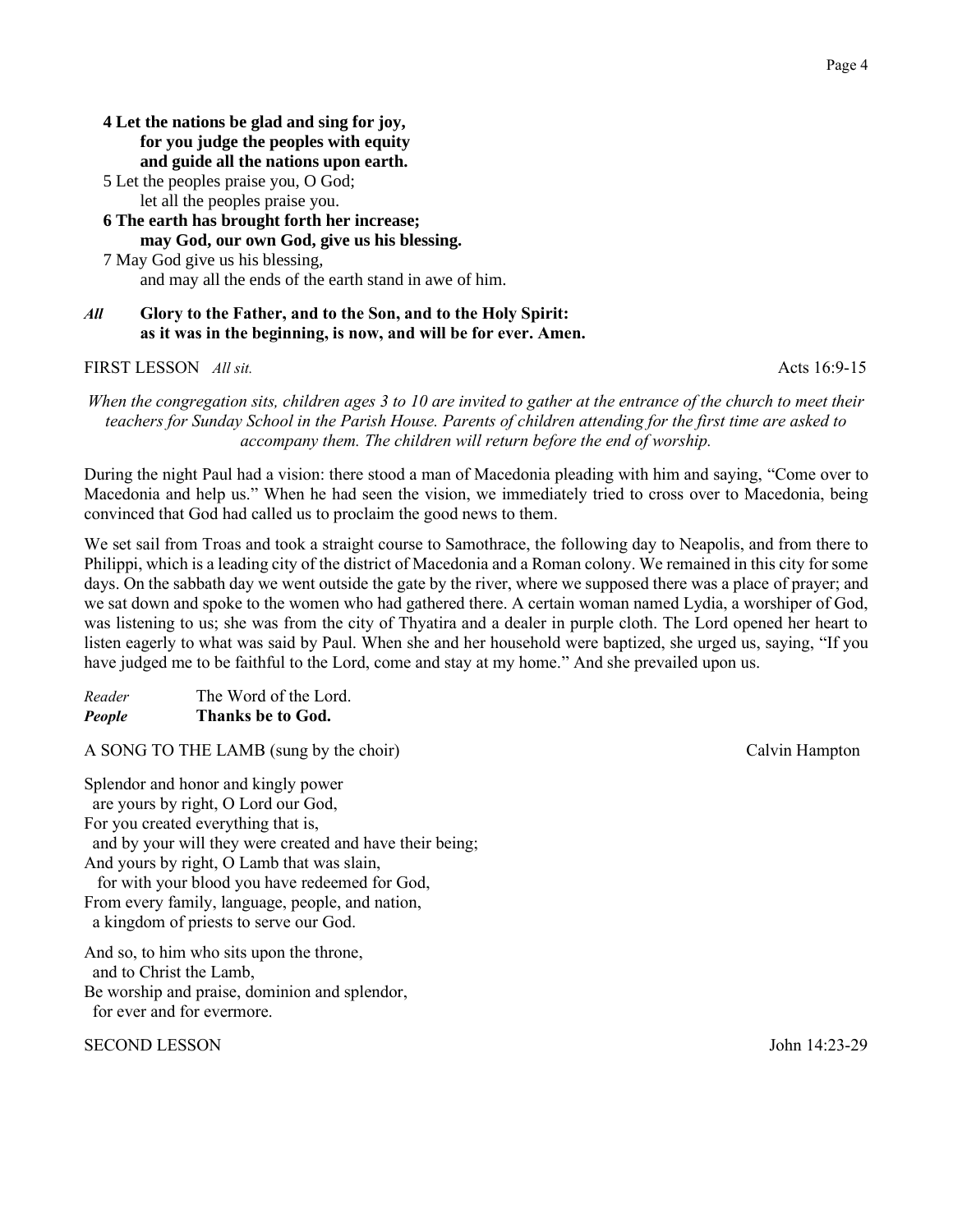Jesus said to Judas (not Iscariot), "Those who love me will keep my word, and my Father will love them, and we will come to them and make our home with them. Whoever does not love me does not keep my words; and the word that you hear is not mine, but is from the Father who sent me.

"I have said these things to you while I am still with you. But the Advocate, the Holy Spirit, whom the Father will send in my name, will teach you everything, and remind you of all that I have said to you. Peace I leave with you; my peace I give to you. I do not give to you as the world gives. Do not let your hearts be troubled, and do not let them be afraid. You heard me say to you, 'I am going away, and I am coming to you.' If you loved me, you would rejoice that I am going to the Father, because the Father is greater than I. And now I have told you this before it occurs, so that when it does occur, you may believe."

| Reader | The Word of the Lord. |
|--------|-----------------------|
| People | Thanks be to God.     |

HYMN 174 (stanzas 1, 2, and 4) *All stand.* Salzburg

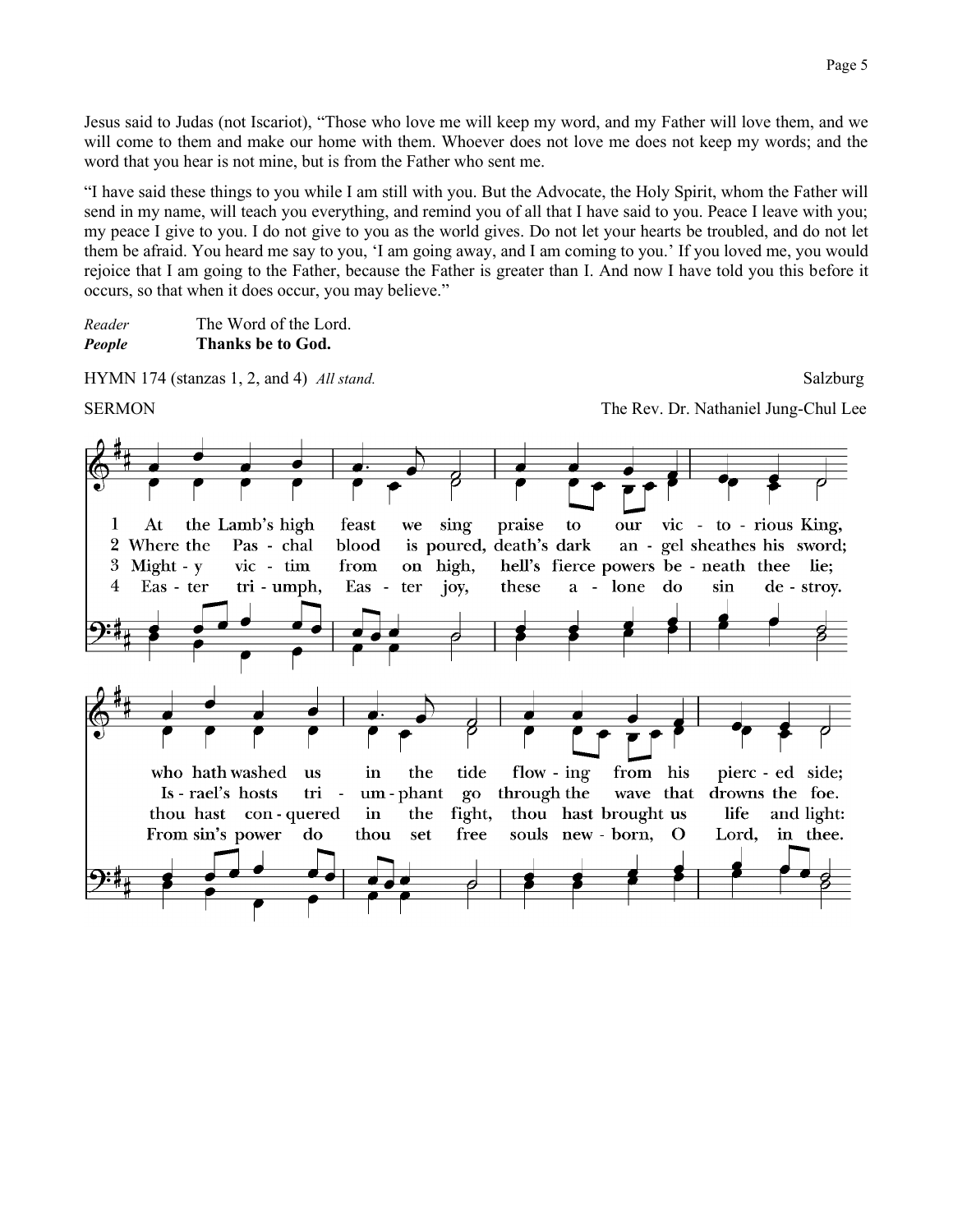

APOSTLES' CREED *All stand and face the high altar.*

*All* **I believe in God, the Father almighty, maker of heaven and earth; And in Jesus Christ his only Son our Lord; who was conceived by the Holy Spirit, born of the Virgin Mary, suffered under Pontius Pilate, was crucified, dead and buried. He descended into hell. The third day he rose again from the dead. He ascended into heaven, and sitteth on the right hand of God the Father almighty. From thence he shall come to judge the quick and the dead. I believe in the Holy Spirit, the holy catholic Church, the communion of saints, the forgiveness of sins, the resurrection of the body, and the life everlasting. Amen.**

#### THE PRAYERS

| Asst. Priest  | The Lord be with you. |
|---------------|-----------------------|
| <b>People</b> | And with thy spirit.  |
| Asst. Priest  | Let us pray.          |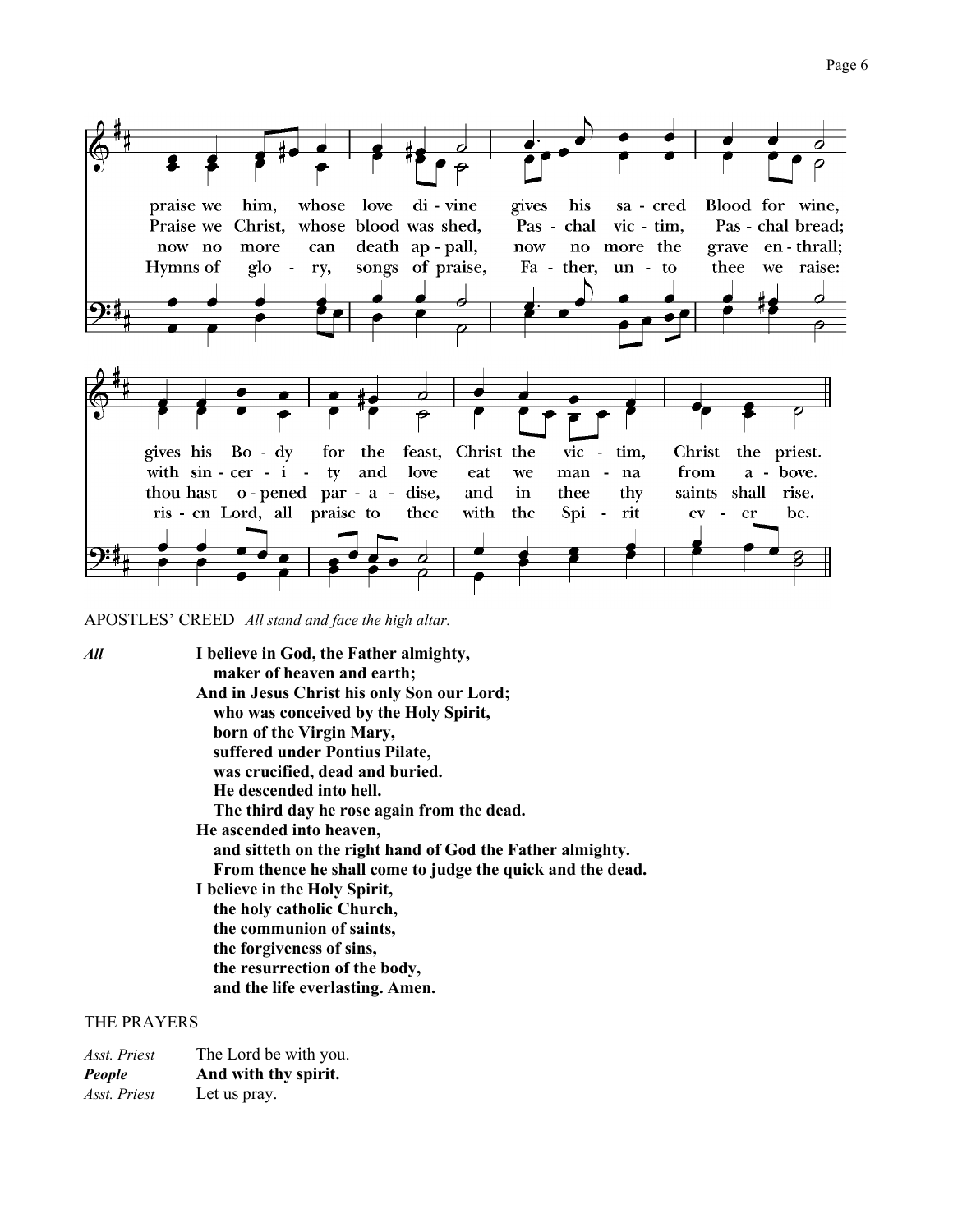#### *All kneel or sit.*

| All          | Our Father, who art in heaven, hallowed be thy Name, thy kingdom come, thy will be done,<br>on earth as it is in heaven. Give us this day our daily bread. And forgive us our trespasses,<br>as we forgive those who trespass against us. And lead us not into temptation, but deliver us<br>from evil. For thine is the kingdom, and the power, and the glory, for ever and ever. Amen. |      |
|--------------|------------------------------------------------------------------------------------------------------------------------------------------------------------------------------------------------------------------------------------------------------------------------------------------------------------------------------------------------------------------------------------------|------|
| Asst. Priest | O Lord, show thy mercy upon us;                                                                                                                                                                                                                                                                                                                                                          | S 22 |
| People       | And grant us thy salvation.                                                                                                                                                                                                                                                                                                                                                              |      |
| Asst. Priest | Endue thy ministers with righteousness;                                                                                                                                                                                                                                                                                                                                                  |      |
| People       | And make thy chosen people joyful.                                                                                                                                                                                                                                                                                                                                                       |      |
| Asst. Priest | Give peace, O Lord, in all the world;                                                                                                                                                                                                                                                                                                                                                    |      |
| People       | For only in thee can we live in safety.                                                                                                                                                                                                                                                                                                                                                  |      |
| Asst. Priest | Lord, keep this nation under thy care;                                                                                                                                                                                                                                                                                                                                                   |      |
| People       | And guide us in the way of justice and truth.                                                                                                                                                                                                                                                                                                                                            |      |
| Asst. Priest | Let thy way be known upon earth;                                                                                                                                                                                                                                                                                                                                                         |      |
| People       | Thy saving health among all nations.                                                                                                                                                                                                                                                                                                                                                     |      |
| Asst. Priest | Let not the needy, O Lord, be forgotten;                                                                                                                                                                                                                                                                                                                                                 |      |
| People       | Nor the hope of the poor be taken away.                                                                                                                                                                                                                                                                                                                                                  |      |
| Asst. Priest | Create in us clean hearts, O God;                                                                                                                                                                                                                                                                                                                                                        |      |
| People       | And sustain us with thy Holy Spirit.                                                                                                                                                                                                                                                                                                                                                     |      |

#### THE COLLECTS

O God, who hast prepared for those who love thee such good things as pass human understanding: Pour into our hearts such love toward thee, that we, loving thee in all things and above all things, may obtain thy promises, which exceed all that we can desire; through Jesus Christ our Lord, who liveth and reigneth with thee and the Holy Spirit, one God, for ever and ever. **Amen**.

O God, who art the author of peace and lover of concord, in knowledge of whom standeth our eternal life, whose service is perfect freedom: Defend us, thy humble servants, in all assaults of our enemies; that we, surely trusting in thy defense, may not fear the power of any adversaries; through the might of Jesus Christ our Lord.

Eternal God, in whose perfect kingdom no sword is drawn but the sword of righteousness, no strength known but the strength of love: Open the hearts of all political leaders who prioritize power over people, bless the efforts of diplomacy, and grant to the people of Ukraine restoration and renewed hope; through our Lord and Savior Jesus Christ. **Amen**.

O God, you made us in your own image and redeemed us through Jesus your Son: Look with compassion on the whole human family; take away the arrogance and hatred which infect our hearts; break down the walls that separate us; unite us in bonds of love; and work through our struggle and confusion to accomplish your purposes on earth; that, in your good time, all nations and races may serve you in harmony around your heavenly throne; through Jesus Christ our Lord. **Amen.**

Father of all mercies and God of all comfort, we most humbly beseech thee, of thy goodness, O Lord, to hold and heal all who are sick or suffering, including all those affected by the coronavirus, those on our parish prayer list, and those we name now in silence or aloud….

And we also bless thy holy Name for all thy servants departed this life in thy faith and fear, especially Helen Hak Song, victims of war, and victims of racially motivated violence, including those who perished in the mass shooting in Buffalo, beseeching thee to grant them continual growth in thy love and service; and to grant us grace so to follow the good examples of all thy saints, that with them we may be partakers of thy heavenly kingdom; through Jesus Christ our Lord. **Amen.**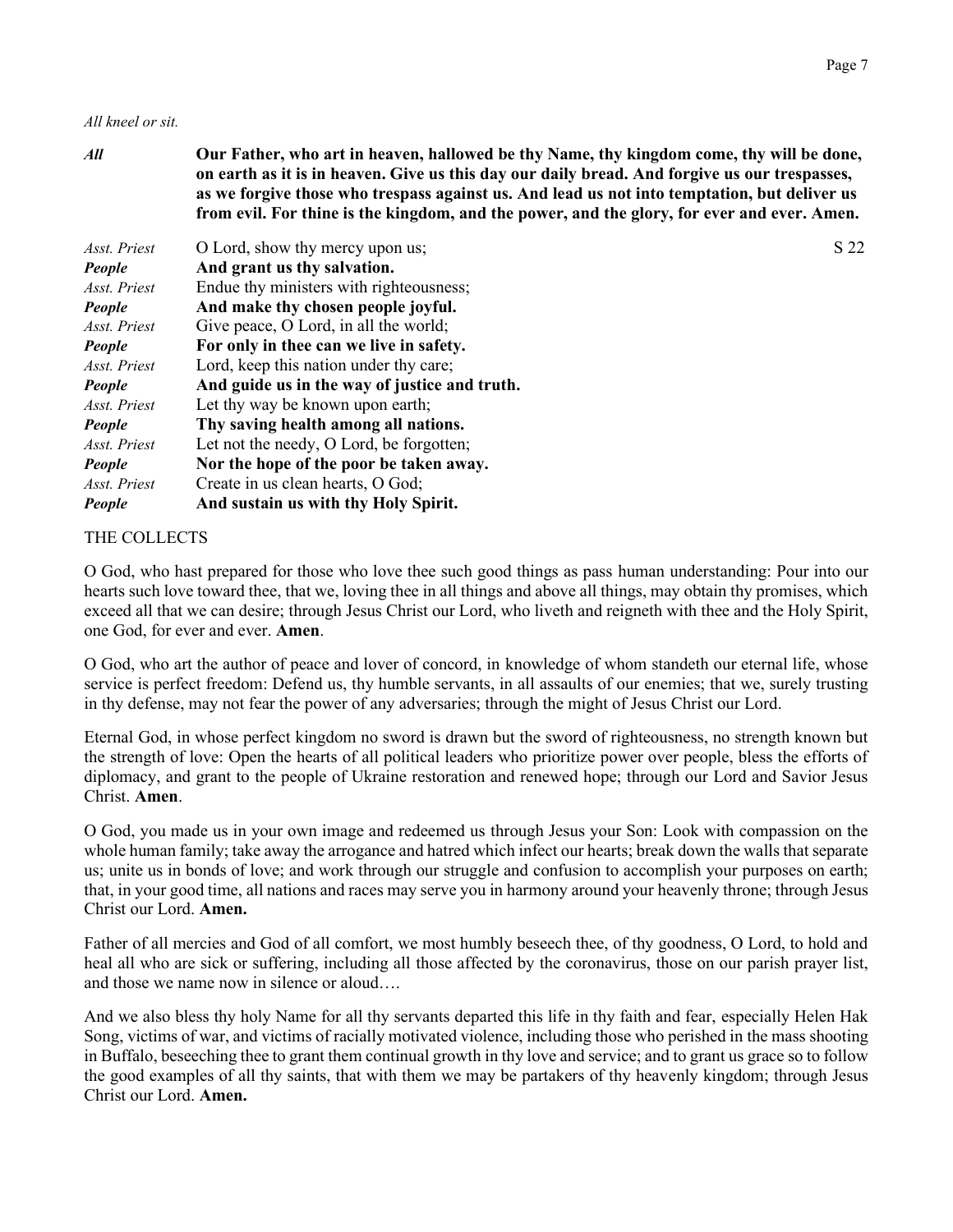#### THE GENERAL THANKSGIVING

*All* **Almighty God, Father of all mercies; we thine unworthy servants do give thee most humble and hearty thanks for all thy goodness and loving-kindness to us and to all people. We bless thee for our creation, preservation, and all the blessings of this life; but above all for thine inestimable love in the redemption of the world by our Lord Jesus Christ, for the means of grace, and for the hope of glory. And, we beseech thee, give us that due sense of all thy mercies, that our hearts may be unfeignedly thankful; and that we may show forth thy praise, not only with our lips, but in our lives, by giving up our selves to thy service, and by walking before thee in holiness and righteousness all our days; through Jesus Christ our Lord, to whom, with thee and the Holy Ghost, be all honor and glory, world without end. Amen.**

#### THE GRACE

- *Officiant* The grace of our Lord Jesus Christ, and the love of God, and the fellowship of the Holy Spirit, be with us all evermore. **Amen.**
- THE PEACE *All stand.*

*Officiant* The peace of the Lord be always with you. *People* **And with thy spirit.**

*All greet one another in the name of the Lord and then are seated.*

#### OFFERTORY SENTENCES

*The Ushers receive the collection from the congregation. We invite your offering for the support of the Church's mission in the world, and in thanksgiving for all that God has provided. To make a one-time or recurring gift online, please visit [churchoftheincarnation.org/](http://www.churchoftheincarnation.org/)donate or scan the QR code below. Thank you for your generosity.*



ANTHEM Alleluia! Hearts to heaven W.K. Stanton

 Alleluia! Alleluia! Hearts to heaven and voices raise; Sing to God a hymn of gladness, sing to God a hymn of praise; He who on the Cross a victim for the world's salvation bled, Jesus Christ, the King of glory, now is risen from the dead.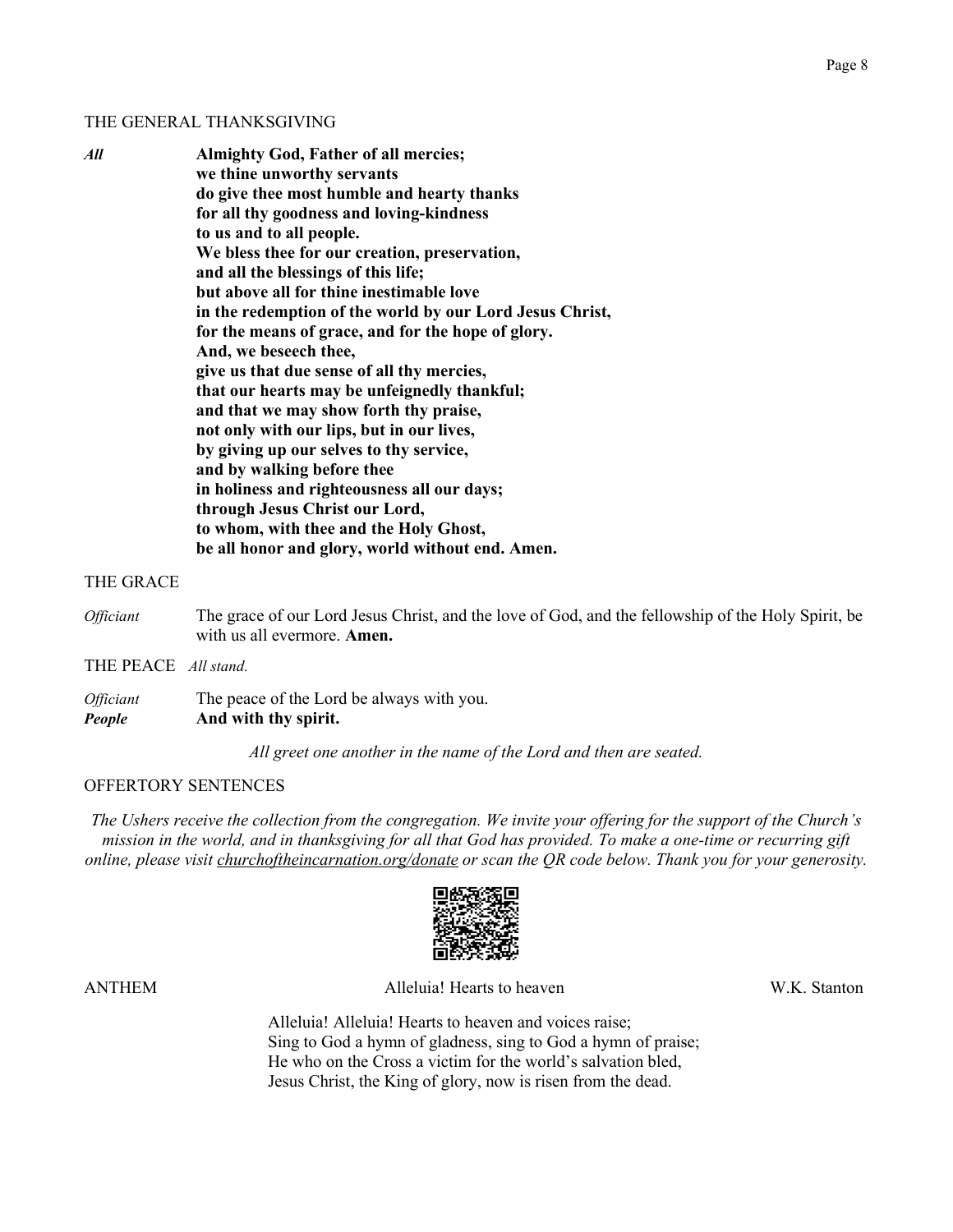Christ is risen, Christ the first-fruits of the holy harvest field, Which will all its full abundance at his second coming yield; Then the golden ears of harvest will their heads before him wave, Ripened by his glorious sunshine from the furrows of the grave.

 Alleluia! Alleluia! Glory be to God on high; To the Father, and the Savior, who has gained the victory; Glory to the Holy Spirit, fount of love and sanctity; Alleluia! Alleluia! To the Triune Majesty. Amen.

#### DOXOLOGY WITH ALLELUIAS *sung by all, standing* **Lasst uns erfreuen**

 Praise God from whom all blessings flow; Praise Him, all creatures here below, Alleluia. Alleluia. Praise Him above, ye heav'nly host; Praise Father, Son and Holy Ghost. Alleluia. Alleluia.

*Officiant* Almighty God, who hast given us grace at this time with one accord to make our common supplication unto thee; and hast promised through thy well-beloved Son that when two or three are gathered together in his Name thou wilt be in the midst of them: Fulfill now, O Lord, the desires and petitions of thy servants as may be best for us; granting us in this world knowledge of thy truth, and in the world to come life everlasting. **Amen.**

## BLESSING

*Officiant* The God of peace, who brought again from the dead our Lord Jesus Christ, the great Shepherd of the sheep, make you perfect in every good work to do his will, working in you that which is wellpleasing in his sight; and the blessing of God Almighty, the Father, the Son, and the Holy Spirit be amongst you, and remain with you always. **Amen.**

HYMN 182 *All stand.* Truro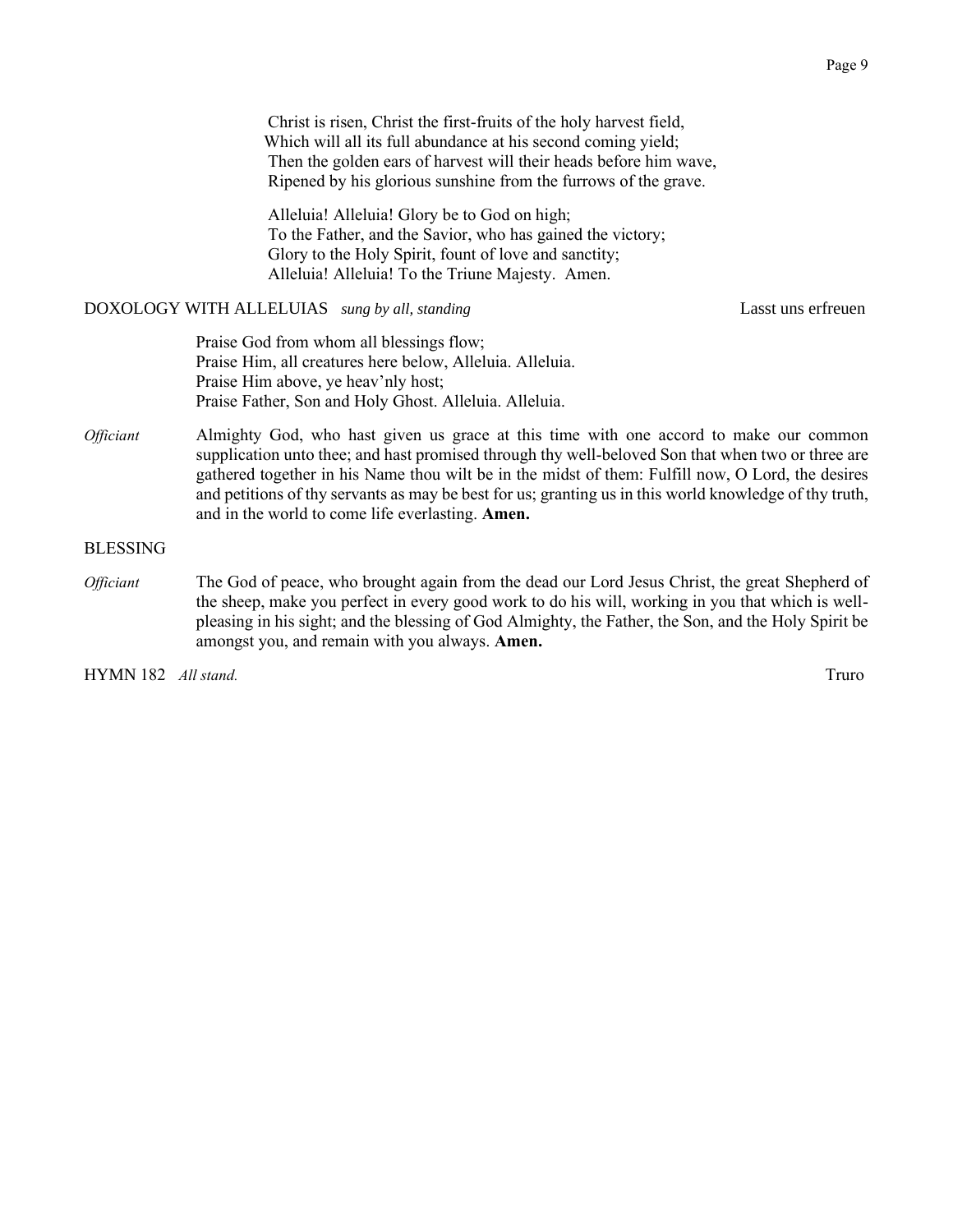

#### DISMISSAL

| Asst. Priest | Go in peace to love and serve the Lord. Alleluia. Alleluia. |
|--------------|-------------------------------------------------------------|
| People       | Thanks be to God. Alleluia. Alleluia.                       |

POSTLUDE The Holy Christ is risen BWV 628 J.S. Bach

*Please join us at the back of the church for Coffee Hour following the organ postlude.*

The Rev. Adrian Dannhauser, *Priest in Charge*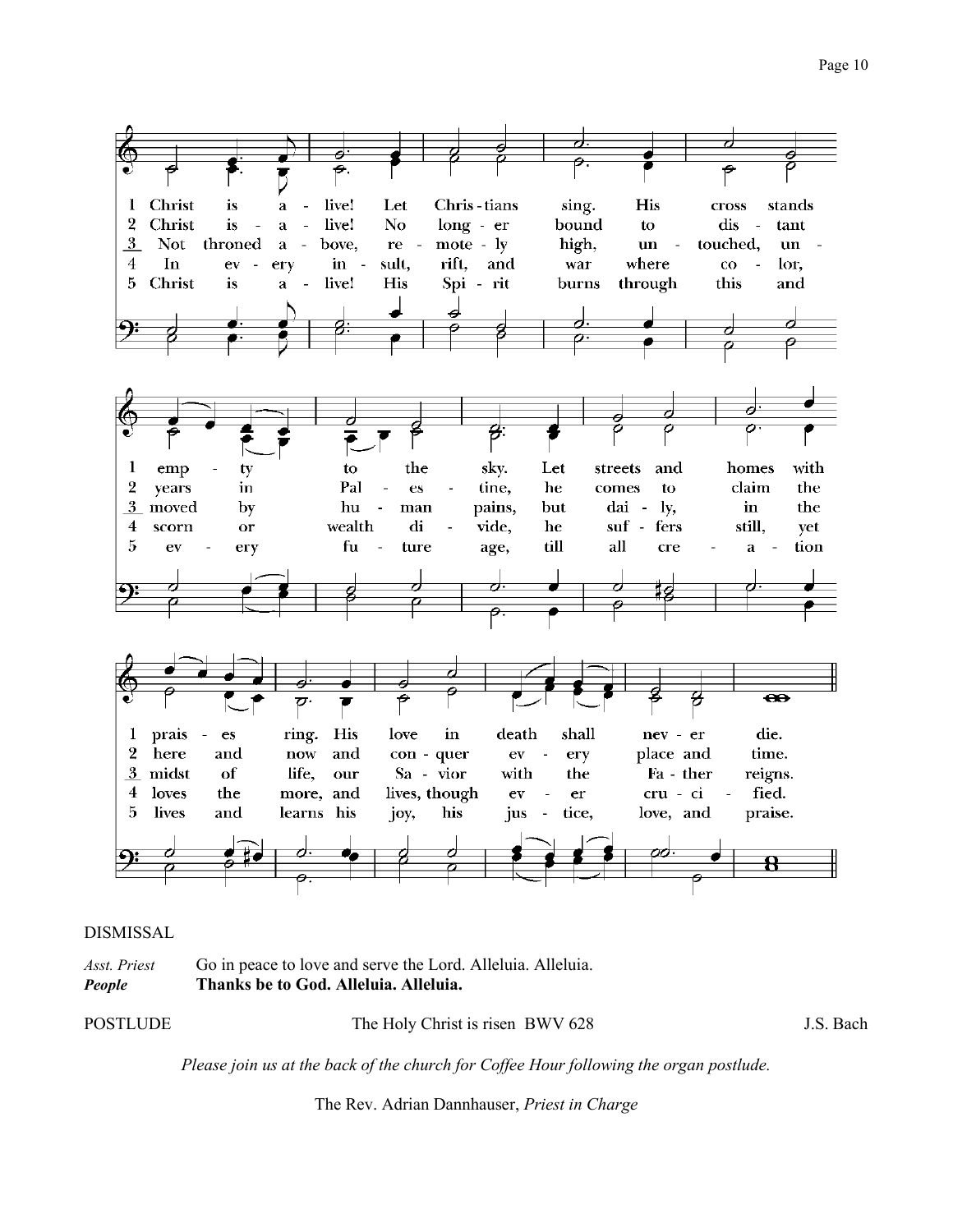The Rev. Dr. Nathaniel Jung-Chul Lee, *Associate Priest* The Rev. Denise LaVetty, *Deacon* David Ralph, *Director of Music* Dr. Uche Akwuba II, *Master of Ceremonies* Jacquelyn Carson, *Head Usher* Gordon Rizza, *Sexton* Ameer Abdul-Maajid, *Assistant Sexton*

Simian Kohli and Stan Bian, *Ushers* Barbara Clark and Christopher Stromee, *Lay Readers* Mona Antaramian and Callaway Dannhauser, *Sunday School Teachers* Cynthia Drayton, *Hospitality Committee*

The Altar Flowers are given to the glory of God and in thanksgiving for the life of Helen Hak Song.

If you would like to donate Altar Flowers in memory of a loved one or in thanksgiving for a special occasion, the following Sundays are available: June 5, July 3 and 10. The usual contribution is \$75.

\*\*\*\*

**Your prayers are requested for members and friends of the parish who are sick, sorrowful, or in any kind of trouble:** Augustine, Tom, Leonor, Lou, Margery, Harris, Veronica, Steven, Stacey, Ryan, Frank, Jim, Joan, Roger, Nadia, Mihail, Padmini, Rosalyn, Miriam, Juliana, Jennifer, Marcey, Sarah, Susan, Marika, Winifred, Ruth, Carol, Debra, Brian, Lorelai, Geoffrey, Jaquelyn, Jane, Garrett, Connie, Joseph, Josephine, Shagdar and Family, Arthur, Gia, David, Ronald, Michele, Elizabeth, Ann, Lindsey Family, Deirdre, Dorothy, Julie, Jeanne, Stanley, Patrick, Dianne, Edmund, Dawn, Christopher, Bartley and Camden.

> To add a name to the prayer list, call the church or email the Rev. Adrian Dannhauser at [adannhauser@churchoftheincarnation.org.](mailto:adannhauser@churchoftheincarnation.org)

> > \*\*\*\*

The Church of the Incarnation, grounded in living faith and inspired by the beauty of our landmark building, seeks to engage the community though vibrant and varied worship, loving and practical service to others, and intellectual exploration, with a warm and open Christian welcome in the heart of New York City.

If you wish to learn more about our parish community and/or receive our weekly e-minder with spiritual reflections, upcoming events, and church news, please fill out the yellow "Connect Card" in your pew and place it in the offering plate or give it to a member of the clergy.

Thank you for worshiping with us today.